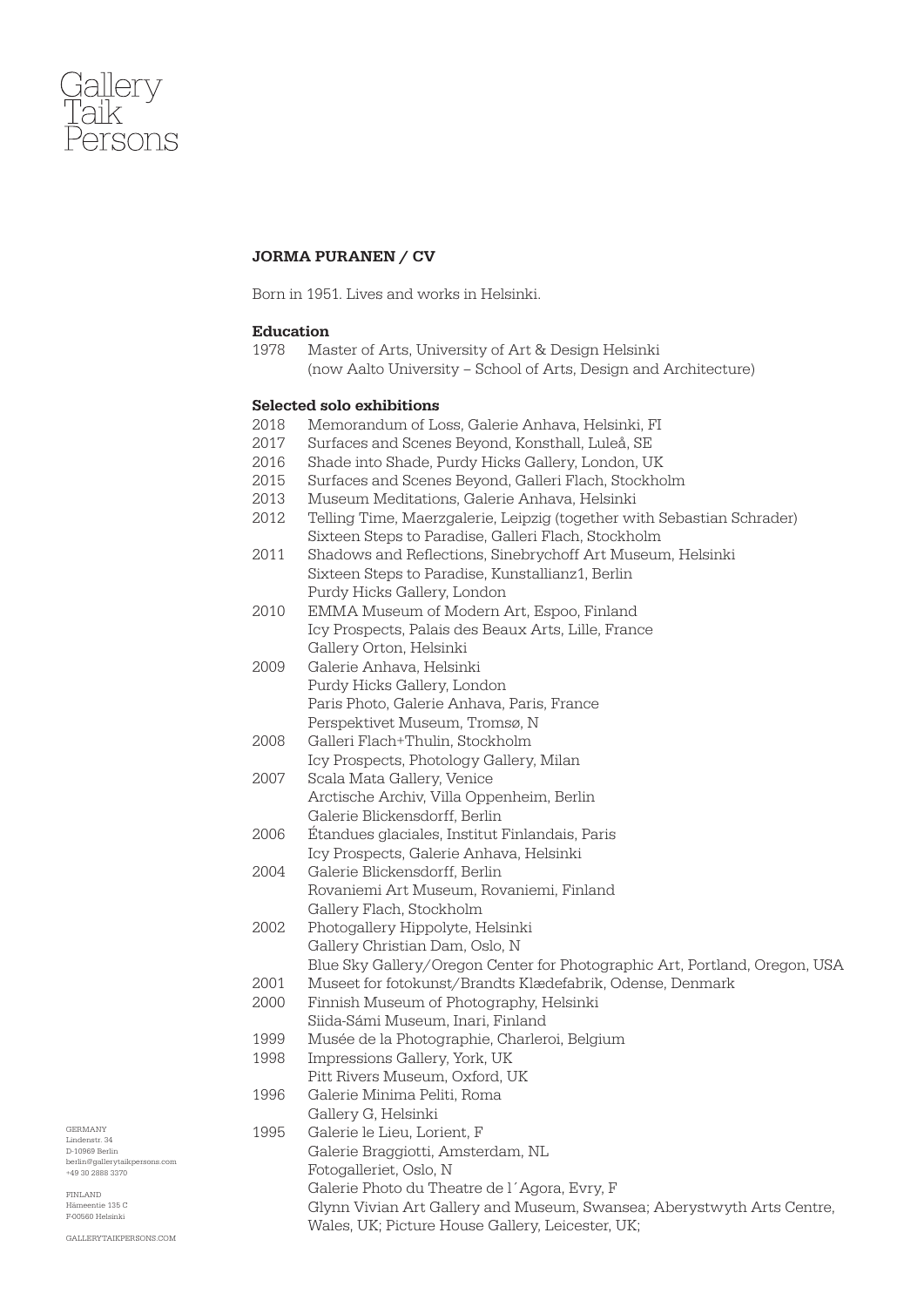

- 1994 Fotogallery, Cardiff, UK Konstens Hus, Luleå, S Institut Finlandais, Paris, F
- 1993 Galerie Suzel Berna, Paris, F Centre de Développement Culturel, Tarbes, F Galleri Index, Stockholm, S
- 1992 Photographic Gallery Hippolyte, Helsinki
- 1991 Galerie Krivy, Nice, F

### Selected group exhibitions

- 2017 London Art Fair, Purdy Hicks Gallery, London, UK
- 2016 PULSE, Purdy Hicks Gallery, Miami Beach, Florida, USA
- 2016 CHART Art Fair, Gallery Taik Persons, Copenhagen, DNK
- 2016 ARCO, Gallery Taik Persons, Madrid, ES
- 2015 Art15, Maerzgalerie, London, UK
- 2015 8 Exposures New Views on Tapio Wirkkala, Ateneum, Helsinki
- Face to Face, Museum of Contemporary Art Kiasma, Helsinki
- 2015 Faces Now European Portrait Photography since 1990, BOZAR Palais des Beaux-Arts, Brussels
- 2014 Jorma Puranen Higashikawa Photography Award Exhibition, Higashikawa Bunka Gallery, Higashikawa, Japan
- 2014 Barock, Kulturhuset in Stockholm.
- 2013 Seduced by Art; Photography Past and Present, CaixaForum Barcelona; Caixa Forum Madrid

Paisajes del Norte, Museo de Arte Moderno de Bogota, Colombia Farbe-Form-Fotografie-Fläche, DZ Bank Kunstsammlung, Frankfurt Am Main

- 2012 Seduced by Art; Photography Past and Present, National Gallery, London The New Alchemists: Contemporary Photographers Transcending the Print, London
	- Art Fair 2012, London

Polar Positions, Sami Artist Center, Karasjok, Norway

Mindscapes, Central for Contemporary Art, Brussels

- I am not interested in Reality, Galerie Wagner + Partner, Berlin
- 2011 Within/Beyond the Frontier, The Byzantine & Christian Museum, Athens Jubiläum, Kunsthalle Emden, Germany

The Magic of Lapland, Ateneum Art Museum, Helsinki

Landscape Experiences, Jyväskylä Art Museum, Jyväskylä, Finland

2010 Ars Fennica, Kiasma Museum, Helsinki Daegu Photo Festival, Korea A World Within The World, Anteprima, Mostra d´Arte Contemporanea, Milan

Carnegie Art Award, Listasafn Islands, National Gallery of Iceland, Reykjavik; The 2010 Royal Academy of Fine Arts, Stockholm

2009 Carnegie Art Award, Charlottenborg, Copenhagen Revisiting Landscape & Still Life, Bafa Foto, Geneva, Switzerland Taide kantaa, Järvenpää Art Museum, Finland Homework, Lahti Art Museum, Finland

Being A Part, Sami Artist Center, Karasjok, Norway

2008 La photographie finlandaise, Musée Nicéphore Niépce, Chalon-sur-Saône, France Continuum, Retretti Art Center, Punkaharju, Finland

Fabricating Images from History, Chinablue Gallery, Beijing, China Trip to the Country, Kumu Art Museum, Tallinn

2007 Getroffen, Otto Dix und die Kunst des Porträts, Kunstmuseum Stuttgart,

gallerytaikpersons.com

berlin@gallerytaikpersons.com +49 30 2888 3370

Germany Lindenstr. 34 D-10969 Berlin

Finland  $m<sub>th</sub>$  125  $C$ F-00560 Helsinki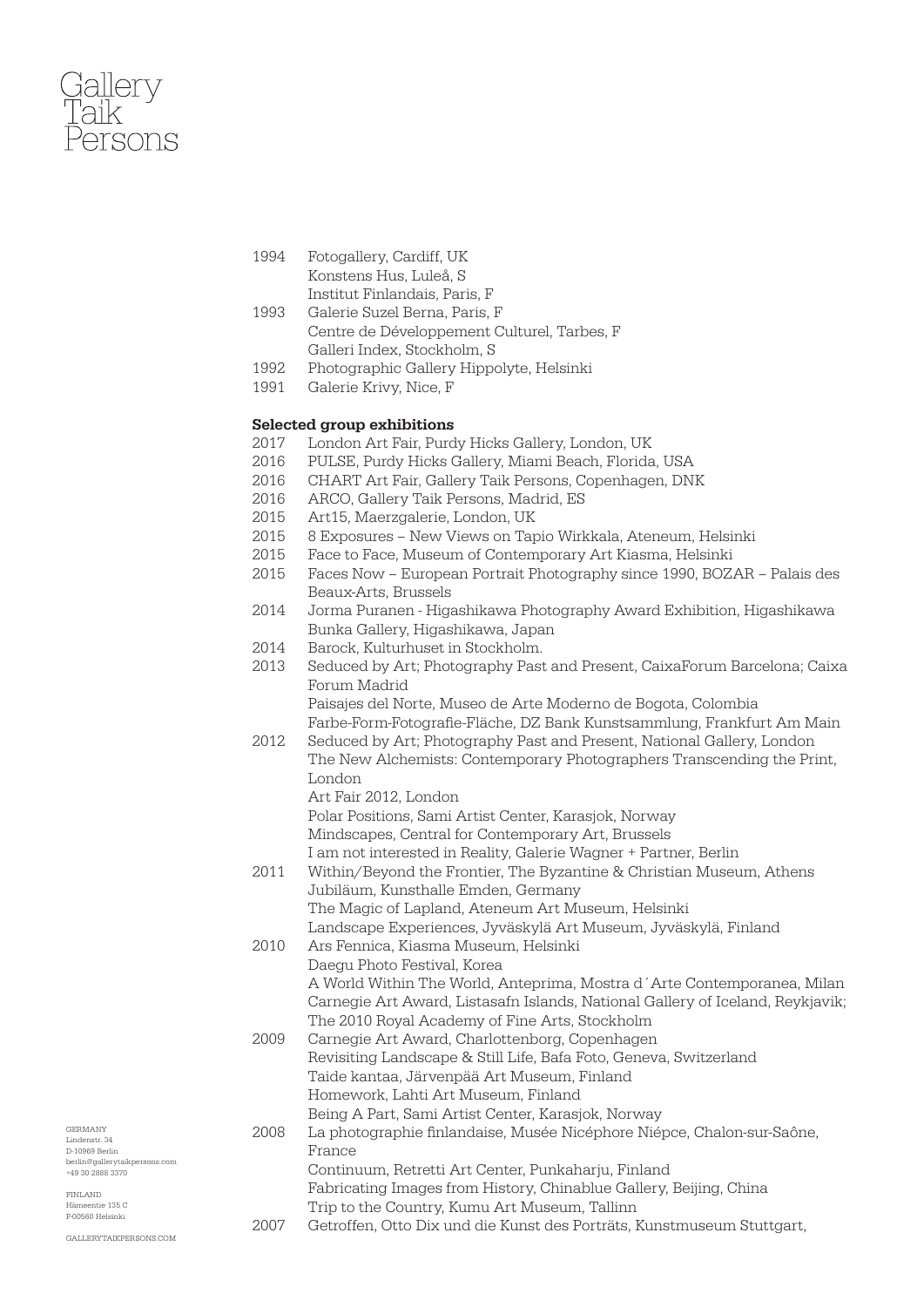# Gallery<br>Taik<br>Persons

|      | Stuttgart                                                                                                                     |
|------|-------------------------------------------------------------------------------------------------------------------------------|
|      | Boundary Crossings, Akseli-Gallen Kallela Museum, Espoo, Finland                                                              |
|      | Portraiture, Harewood House, Leeds                                                                                            |
|      | Into the Landscape, Preus Museum-Norwegean Museum of Photography,                                                             |
|      | Hjorten, Norway                                                                                                               |
|      | Our Land! Photographs from Finland, Helsinki City Art Museum, Helsinki                                                        |
|      | Silver & Oil, Hoopers Gallery, London                                                                                         |
|      | The Helsinki School of Photography, Purdy Hicks Gallery, London;                                                              |
|      | Stenersen Museum, Oslo                                                                                                        |
| 2006 | Breaking the Ice, Kunstmuseum Bonn, Bonn                                                                                      |
|      | Zone Attive s.r.l. Fotografia, Festival Internazionale di Roma, Rome                                                          |
|      | Finlandia e l'identita del Nord, Hendrik Christian Andersen Museum, Roma                                                      |
|      |                                                                                                                               |
|      | Un tableau peut en cacher un autre, MNHA Musée National d'histoire et<br>d'art, Luxembourg                                    |
|      |                                                                                                                               |
|      | Ghosts in the Machine, SF Camerawork, San Francisco                                                                           |
| 2006 | Helsinki School, Borås Artmuseum, Borås, Sweden                                                                               |
|      | Dialogue-The Helsinki School, Langhans Galerie, Prague                                                                        |
|      | The Helsinki School-Finnish Photography from 21th century, Hôtel de Ville de                                                  |
|      | Bruxelles, Brussels                                                                                                           |
|      | To Look or to See-in search of meanings in photography, Finnish Museum of                                                     |
|      | Photography, Helsinki                                                                                                         |
| 2005 | Helsinki School - A New Approach, Künstlerhaus Bethanien, Berlin; Photology,                                                  |
|      | Milano, Italy                                                                                                                 |
|      | Boundary Crossings, Nash Gallery, University of Minnesota, Minneapolis, USA                                                   |
|      | Variations on the Picturesque, Kitchener-Waterloo Art Gallery, Ontario, Canada                                                |
|      | Vaikea yhtälö, Rauma Art Museum, Finland                                                                                      |
|      | Personligt, Kulturhuset, Stockholm                                                                                            |
| 2004 | Momentum-Nordic Festival of Contemporary Art, Moss, Norway                                                                    |
|      | On Loan, Hasselblad Center, Gothenburg, Sweden                                                                                |
|      | 30 by Taik, Finnish Museum of Photography, Helsinki                                                                           |
|      | River Deep Mountain High, National Touring Exhibitions, Norway                                                                |
|      |                                                                                                                               |
|      | Carnegie Art Award, Charlottenborg, Copenhagen; Kopavogur Art Museum,                                                         |
|      | Iceland; Kunstnernes Hus, Oslo; Victoria Miro Warehouse, London; Helsinki                                                     |
|      | Kunsthall, Helsinki                                                                                                           |
|      | New Realities, Fotomuseum, Reykjavik, Iceland                                                                                 |
| 2003 | New Realities, Hasselblad Center, Gothenburg, Sweden                                                                          |
|      | Dominated by Water, Vantaa City Art Museum, Vantaa, Finland                                                                   |
|      | Verarbeitete Fotografie, Galerie Blickensdorff, Berlin                                                                        |
|      | Fünf Positionen finnischer Fotografie, Kunstvererin Schwerte, Schwerte,                                                       |
|      | Germany                                                                                                                       |
|      | Zeitgenössische Fotokunst aus Finnland, Neue Berliner Kunstverein, Berlin;                                                    |
|      | Mannheimer Kunstverein, Mannheim; Städtische Galerie Waldkraiburg; Stadt                                                      |
|      | galerie Kiel, Kiel; Brandenburgische Kunstsammlungen, Cottbus; Centrum                                                        |
|      | Kultury ZAMEK, Poznan, Poland; Salo Art Museum, Salo, Finland                                                                 |
|      | Carnegie Art Award, Royal Art Academy, Stockholm                                                                              |
|      | Designing the Quietness, Ozone Living Design Center, Tokyo; Copper Smithy,                                                    |
|      | Fiskars, Finland                                                                                                              |
| 2002 |                                                                                                                               |
|      | Nouvelle photographie finlandaise, Café-Crème/Photographie Contamporaine,<br>Luxembourg                                       |
|      | Mare Balticum, Nationalmuseet, Copenhagen                                                                                     |
|      |                                                                                                                               |
|      | The Politics of Place, Bildmuseet, Umeå, Sweden; Edsvik Konst. Kultur,                                                        |
|      | Sollentuna, Sweden; Finnish Museum of Photography, Helsinki<br>Kuvitelmia/Fantasies, Sara Hilden Art Museum, Tampere, Finland |

Germany Lindenstr. 34 D-10969 Berlin berlin@gallerytaikpersons.com +49 30 2888 3370

Finland Hämeentie 135 C F-00560 Helsinki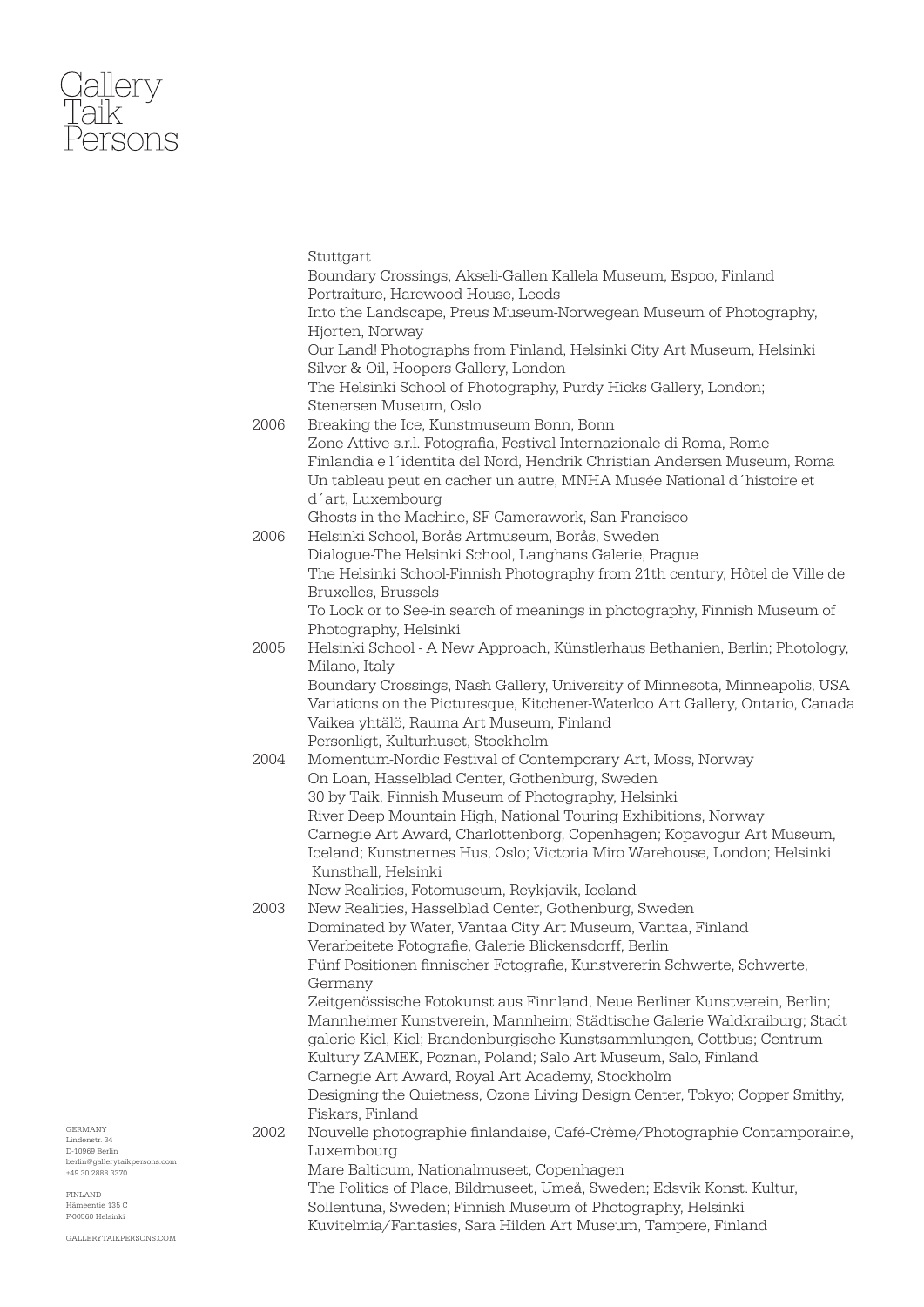

|      | Correlations, Fotogalerie Wien, Vienna, Austria; Fotoforum West, Innsbrück,     |
|------|---------------------------------------------------------------------------------|
|      | Austria                                                                         |
|      | Faces and Figures, Haggerty Museum of Art, Milwaukee, USA                       |
|      | Pohjoiseen ja etelään, Purnu Art Center, Orivesi, Finland                       |
| 2001 | Strange Reality, Galerie Blickensdorff, Berlin                                  |
|      | Landshapes-Records of Action, Contemporary Art Center of Virginia, USA          |
|      | Faces and Figures, Scandinavian House, New York                                 |
|      | Nordic Art 2001, Röda Sten, Gothenburg, Sweden                                  |
|      | Fotographia Metafisica, Butler Gallery, Kilkenny, Ireland                       |
|      | Lost Homelands, Leonard and Bina Ellen Art Gallery, Montreal;                   |
|      | Kamloops Art Gallery, Kamloops, Canada                                          |
|      | Finsk Foto, Galleri Christian Dam, Oslo; Copenhagen                             |
|      |                                                                                 |
|      | The Fatherland and the Mother Tongue, Oulu Art Museum, Finland                  |
| 2000 | Breathless! Photography and Time, Victoria & Albert Museum, London              |
|      | Une Histoire Finlandaise, La Galerie Photo, Montpellier, France                 |
| 2000 | Three Beginning Roads in Finnish Contemporary Photography, Kari Kenetti         |
|      | Gallery, Helsinki                                                               |
| 1999 | Landshapes, Southeast Museum of Photography, Daytona Beach, USA;                |
|      | The von Leibig Art Center, Naples, Florida, USA                                 |
|      | Lost Homelands, Confederation Centre of the Arts, Charlottetown, Canada;        |
|      | McKenzie Art Gallery, Regina, Canada                                            |
|      | Évocation, Marche Bonsecours, Mois de la Photo á Montreal                       |
|      | Auf der Suche nach der Verlorenen Zeit, Haus am Waldsee, Berlin                 |
|      | Nordiskt Foto, Skövde Konsthall, Skövde, S                                      |
|      | Mikä on todellista, 3rd triennial of Photography, Kunsthalle, Helsinki          |
| 1998 | Cartografs i aventurers, Cultural Centre of the Fundació "la Caixa", Barcelona; |
|      | Lleida; Vic, Spain                                                              |
|      | Continental Drift, Fruitmarket Gallery, Edinburgh, Scotland                     |
|      | Le Violon d'Ingres/Play it again, Royal Concert Hall, Amsterdam                 |
|      | Finnish Art Triennial, Kunsthalle, Helsinki                                     |
|      | Under/Exposed, Stockholm Underground, S                                         |
|      | Shadows, Finnish National Gallery, Helsinki                                     |
| 1997 | 'Le musée photographique', 19émes Estivales Photographiques du Trégor,          |
|      | Imagerie, Lannion, France                                                       |
|      | Du bois des arbres des artistes, Musée des Beaux Arts, Chambéry, France         |
|      | Installation, Museum of Contemporary Art, Helsinki                              |
|      |                                                                                 |
|      | Dislocations, Rovaniemi Art Museum, Finland                                     |
|      | Forest, Kuopio Art Museum, Finland                                              |
| 1996 | Myth and Landscape, European Cultural Centre, Delphi, Greece                    |
|      | Heimat, Kunsthaus Kaufbeuren, Kaufbeuren, Germany                               |
|      | Document, Tampere, Finland                                                      |
| 1995 | Art, Resistance and the English Garden, Galerie Nikki Diana Marquardt, Paris,   |
|      | F; Galerija Gabrijel, Sarajevo                                                  |
|      | Vents du Nord, Cellier de Talant, Talant, F                                     |
|      | Disrupted Borders, London Regional Art and Historical Museum, London,           |
|      | Ontario, Canada                                                                 |
| 1994 | Europe Rediscovered, Turbine Hall/M/S Kronborg, Copenhagen, DK                  |
|      | Jorden, Moderna Museet, Stockholm                                               |
|      | Fotodiffusione, Promotrice delle Belle Arti, Torino, I                          |
|      | Balticum Biennale, Rauma Art Museum, Rauma, Finland                             |
|      | Tulkinta-Interpretation, Museum of Contemporary Art, Helsinki                   |
|      | Disrupted Borders, Photographers' Gallery, London, UK; Ikon Gallery,            |
|      | Birmingham, UK; Canadian Museum of Contemporary Photography, Ottawa             |
|      |                                                                                 |

Germany Lindenstr. 34 D-10969 Berlin berlin@gallerytaikpersons.com +49 30 2888 3370

Finland Hämeentie 135 C F-00560 Helsinki

gallerytaikpersons.com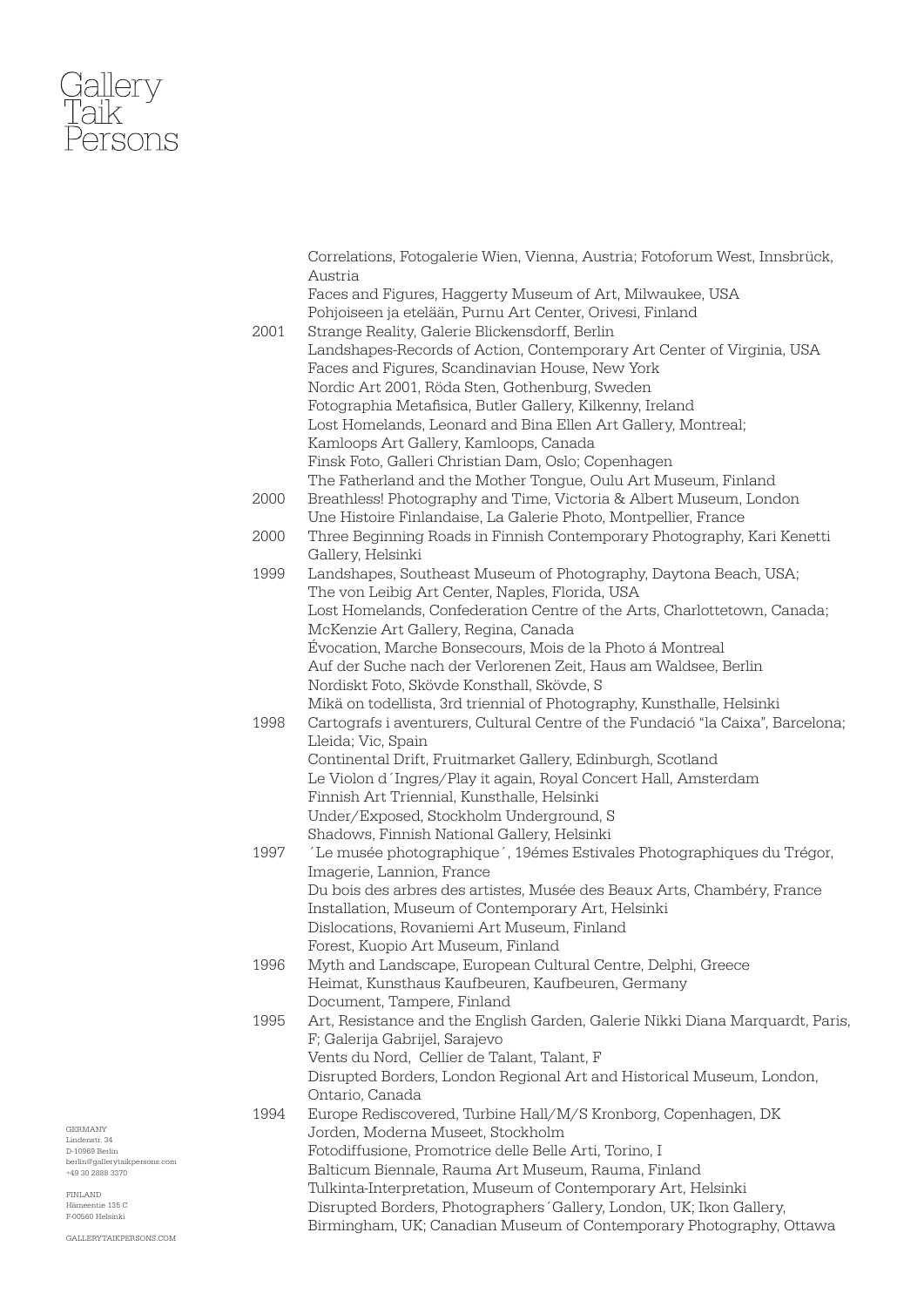

## Academic teaching

- 96–98 Professor, University of Art & Design, Helsinki
- 78–96 University of Art & Design, Helsinki

## Publications

- 2009 Icy Prospects, Hatje Cantz Verlag, Stuttgart
- 1999 Imaginary Homecoming, Pohjoinen Publications, Oulu, Finland
- 1989 Alpha & Omega, Opus, Helsinki
- 1986 Maarf Leu´dd-Photographs of the Skolt Lapps, Opus, Helsinki

### Selected Bibliography

- 2010 Jan-Erik Lundström, "Jorma Puranen, Reflection, Refraction, Redemption, EIKON International Magazine for Photography and Media Art, Wien, Austria
- 2010 Jari-Pekka Vanhala, "Echoing Images", Next Level Edition 20, London.
- 2009 Rosanna Checchi, "Jorma Puranen", Zoom Photographic Art, Nov-Dec, Milan, Italy.
- 2008 Denis Brudna, "Jorma Puranen-Where compasses all go mad", Photonews, Zeitung für Photographie, Nr 2 / 2008, Hamburg.
- 2008 Selva Barni, "Jorma Puranen", Rodeo Magazine Nr. 43, Milan.
- 2007 Mark Peschke, "Jorma Puranen- Icy Prospects", Fotoforum, Fotografie & Präsentation, 3/2007, Münster, Germany.
- 2006 David Spalding, "Ghosts in the Machine", Camerawork: A Journal of Photographic Arts, Volume 33, No. 1, Spring/Summer, San Fransisco.
- 2005 Nikos Papastergiadis, "Flags in the Landscape", in Spatial Aesthetics-Art, Place and the Everyday, Rivers Oram Press, London, Sydney, Chicago.
- 2005 Taneli Eskola, "Boundary Crossings-Temporal Dialogues in Finnish Landscape Photography", Musta Taide, Helsinki.
- 2003 Liz Wells, " Icy Prospects", in Cultures & Settlements, eds. Miles, M & Kirkham, N, Intellect, Bristol.
- 2003 Ferdinand Protzman, "Landscape, Photographs of Time and Space, National Geographic Books, Washington.
- 2001 Henning Wettendorf, "Jorma Puranen", Katalog, Journal of Photography & Video, Vol 14, Odense, Denmark.
- 2001 Elizabeth Edwards, "Jorma Puranen-Imaginary Homecoming-A Study in Re-engagement", in Raw Histories-Photographs, Anthropology and Museums, Berg, Oxford/New York.
- 2000 Aperture 158; Photography and Time-winter, New York.
- 1998 Marta Gili, "Cartografs i aventurers: narradors d´històries", Fundacio"la Caixa", Barcelona.
- 1998 Ruth Charity, "Curiosus Naturae Spectator/Jorma Puranen", Portfolio 27, Edinburgh.
- 1998 Nikos Papastergiadias, "Curiosus Naturae Spectator, Continental Drift, Europe.
- 1998 Approaching the Millennium, Prestel, Münich/New York.
- 1998 David Brittain, "Lie of the Land", Creative Camera, April/May, London.
- 1997 La Recherche Photographique 20 L´Ailleurs, printemps, Paris.
- 1996 Sylvain Maresca, " Essai de comparaison entre les approches photographique et ethnographique" in La Photographie - Un miroir des sciences sociales, L´Harmattan, Paris/Montréal.
- 1996 John Stathatos, "Myth and Landscape", exhibition catalogue.
- 1996 Boris v. Brauchitsch, " Das Schweigen im Walde", exhibition catalogue, Ernst Wasmuth Verlag, Tübingen, Germany.
- Finland  $min$  125  $C$ F-00560 Helsinki

Germany Lindenstr. 34 D-10969 Berlin

gallerytaikpersons.com

berlin@gallerytaikpersons.com +49 30 2888 3370

1996 Min-Jung Yang, "Jorma Puranen", The Monthly Photographic Art Magazine,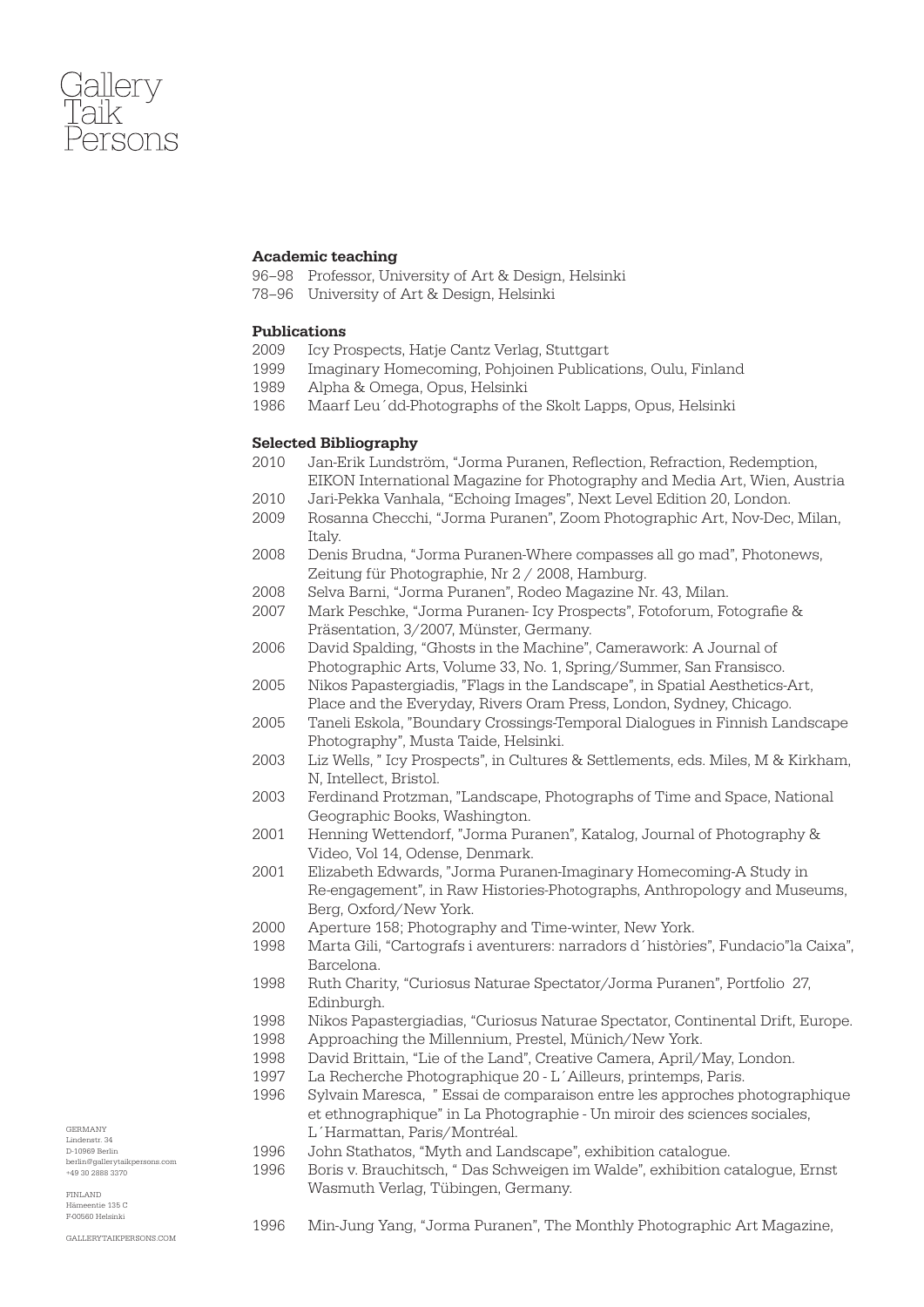

Seoul, South Korea, 10/1996.

- 1995 Jean-Christian Fleury, "Curtis, Puranen, Lévi-Strauss/Photographie et ethnologie",Photographies Magazine, Avril, Paris.
- 1995 Elizabeth Edwards, ´Imaginary Homecoming / The work of Jorma Puranen´, Social Identities/Journal for the Study of Race, Nation and Culture, Vol.2.
- 1994 Robert Pujade, " La Photographie Comme Science Fabuleuse/ A Propos des Images de Jorma Puranen", Exhibition catalogue.
- 1993 Jean-Christian Fleury,"Jorma Puranen",Photographies Magazine, December, Paris.
- 1993 Sunil Gupta, "Disrupted Borders", Rivers Oram Press, London.
- 1993 Mika Ripatti, "The Stations of the Gaze/ Crossroads of Absolution", Index/ Contemporary Scandinavian Images, Stockholm, 1/1993.
- 1993 Jan-Erik Lundström, " Returning to Saami Country: The Photographic Art of Jorma Puranen", Scandinavian Review, Winter.

### Prizes

- 2010 National Prize for Finnish Photography
- 2005 Pro Finlandia award
- 1992 PhotoFinlandia Prize
- 1988 National Prize for Finnish Photography

## Works in Collections

Victoria and Albert Museum, London, UK Maison Européenne de la Photographie, Paris, F Hasselblad Foundation, Gothenburg, S Stedelijk Museum, Amsterdam, NL Musée de la Photographie, Charleroi, Belgium Moderna Museet, Stockholm, S Kunstmuseum Stuttgart Museet for Fotokunst, Brandts Klædefabrik, Odense, DK Norsk museum for Fotografi-Preus fotomuseum, N Bibliothéque nationale, Paris, F Kamloops Art Gallery, Kamloops, Canada The Finnish Museum of Photography, Helsinki Kiasma Museum of Contemporary Art, Helsinki Helsinki City Art Museum EMMA-Museum of Modern Art, Espoo, Finland Henna and Pertti Niemistö Foundation, Finland Wäinö Aaltonen Art Museum, Turku, Finland Oulu Art Museum, Finland Tampere Museum of Contemporary Art, Finland State of Finland Swedish Arts Council Etnografisk Museum, Oslo, N Vantaa City Art Collection, Finland Espoo City Art Collection, Finland Wihuri collection/The Art Museum of Rovaniemi, Finland Saastamoinen Foundation, Finland Collection Olorvisual, Barcelona, Spain Fundacio Sourige, Spain Artothéque, Grenoble, F Deutsche Bank Collection London DZ Bank Collection

Germany Lindenstr. 34 D-10969 Berlin berlin@gallerytaikpersons.com +49 30 2888 3370

Finland  $m<sub>th</sub>$  125  $C$ F-00560 Helsinki

gallerytaikpersons.com